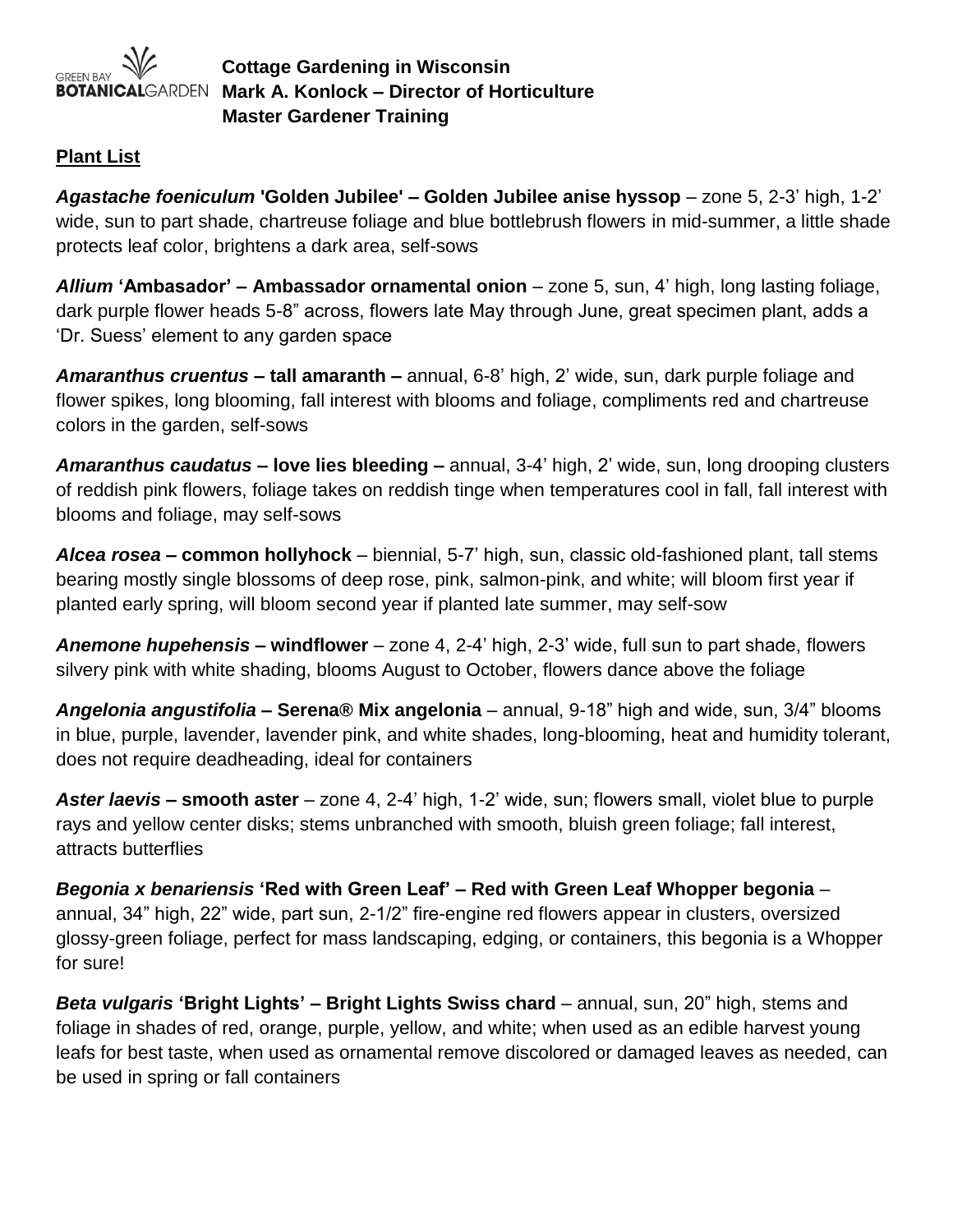*Brassica oleracea* **'Redbor'** *–* **Redbor ornamental kale** – annual, 2-2.5' high, sun, purple-red curled leaves whose color and flavor is intensified by cool weather, will tolerate frost, great for late season interest, compliments red and chartreuse colors in the garden

*Brassica oleracea* **'Nero Di Toscana'** *–* **Nero Di Toscana ornamental kale** – annual, 2' high, sun charcoal-green strap leaves, smoother textured foliage than Redbor, flavor enhanced by cold weather, will tolerate frost, great for late season interest

*Canna* **'Phaison' – Tropicanna® canna lily** – zone 7b, up to 7' high (if started early indoors), sun, great foliage plant, green to purple leaves striped with yellow, red, or orange; bright orange flowers appear later in the season, adds a tropical feel, performs best in warmer weather when given adequate water, tubers can be dug and overwintered, preforms best when started early in greenhouse

*Celosia plumosa* **'Fresh Look Red' – Fresh Look Red cockscomb** – annual, 12-16" high and wide, sun, rosy-red plumes 8-10" tall, thrives in summer heat and humidity, covers up spent plumes by producing new foliage and blooms, always looks 'fresh', great cut flower

*Chrysanthemum –* **garden mum** – zone 3, 20-36" high, 20-48" wide, sun; daisy-like flowers in shades of white, yellow, orange, pink, and red; flowers single or double; mounding habit, does not require deadheading, fall interest, some varieties may self-sow

*Clematis viticella* **'Betty Corning' – Betty Corning clematis** – zone 3, vine, 8-10' tall (with support), full to part sun, lavender-blue flowers from mid-summer to early fall, flowers have light sweet fragrance, new foliage often tinted bronze, vigorous grower

*Cleome* **'Inncleosr' – Senorita Rosalita® spider flower** – annual, 24-48" high, 18-24" wide, sun, clusters of bright, lavender pink flowers; unlike other cleomes is not sticky, lacks thorns, and does not self-sow; great for adding height to the garden, does not require deadheading

*Cleome hassleriana* **'Rose Queen' – Rose Queen spider flower** – annual, 3-5' high, sun, 4-6" rosy-red blooms ideal for cutting, dark green narrow foliage, true cottage heirloom, combines well with woodland tobacco and tall verbena, tolerates humid heat, self-sows, also *Cleome* 'Violet Queen' with vivid deep violet flowers

**Cobaea scandens – cathedral bells** – annual vine, 10-20' high (with support), sun, papery buds open to reveal green saucer and purple bell-shaped flower, fast growing and trouble-free, covered with blooms from summer until first frost

*Colchicum* **'Waterlily' – Waterlily autumn crocus** – zone 4, 6" high and wide, sun to part shade, planted as a bulb in fall, foliage appears in late spring then dies back in summer, lilac-purple blooms appear in fall, will naturalize over time

*Cotinus coggygria* **'Ancot'** *–* **Golden Spirit smoke bush** – zone 5, 8-10' high and wide, sun to part shade, deciduous, foliage emerges lime green and matures to a brilliant gold and then coral, orange, and red in fall, this *Cotinus* cultivar is not known to bloom, prune back to live growth in spring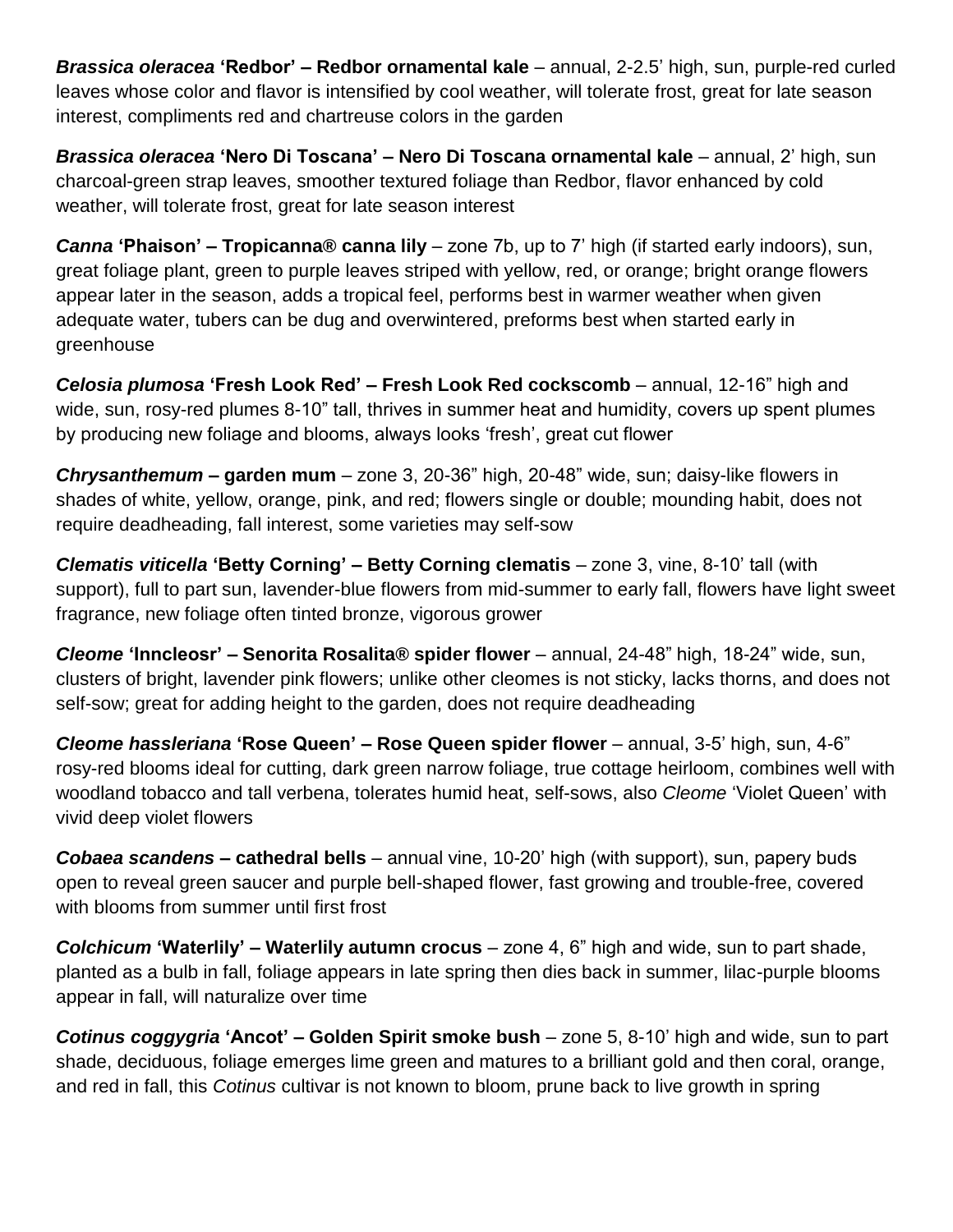*Crocosmia* **'Lucifer' – Lucifer crocosmia** – zone 5, 2-4' high, 1-2' wide, sun to part shade, flowers and foliage similar to gladiolus; tubular, nodding, scarlet-red flowers on arching flower scapes; narrow, sword-shaped basal leaves; great cut flower

*Dahlia* **'Kelvin Floodlight' – Kelvin Floodlight dahlia** – zone 8, 32" high, sun, giant dinner-plate yellow flowers 6-8" in diameter, green foliage, will require staking, tubers can be dug and overwintered, performs best when started early in greenhouse, also *Dahlia* 'Bishop of Llandaff'

*Dahlia* **'Urchin' – Urchin dahlia –** zone 8, 36" high, sun, 4" spiky burgundy blooms, green foliage, will require staking, good cut flower, tubers can be dug and overwintered, performs best when started early in greenhouse

*Dahlia* **'Sellwood Glory' – Sellwood Glory dahlia** – zone 8, 36-48" high, sun, 8-10" silvery blooms that appear to be brushed with deep, dark raisin-purple; green foliage, very rare cultivar, will require staking, good cut flower, tubers can be dug and overwintered, performs best when started early in greenhouse

*Datura* **'Ballerina Purple' – Ballerina Purple angel's trumpet** – annual, 1-3' high, 2-4' wide, sun, upward facing 6-8" twisted, double blooms, lilac striped with deep purple; blooms early summer into fall, large attractive seedpods following blooms, thrives in summer heat

*Delphinium elatum* **– delphinium** – zone 3, 5-6' high, 1-3' wide, sun, many cultivars and varieties, showy flower spikes in a variety of colors including blue, pink, lavender, purple, and white; cottage garden favorite, benefits from staking, tend to be short-lived

*Echinacea paradoxa* **– yellow coneflower** – zone 5, 2-3' high, 12-18" wide, sun; large daisy-like flowers with drooping yellow petals; large coppery brown to chocolate brown central cones; rigid stems with smooth, lance-shaped leaves; flowers mid-June through mid-July, dried coneheads are a favorite snack of goldfinches

*Echinacea purpurea* **– purple coneflower** – zone 3, 24-36" high, 18-14" wide, sun, purplish pink daisy-like flowers, rough-hairy green foliage, native to most prairies, meadows, and open woods in southeastern United States

*Eremurus –* **foxtail lily –** zone 5, 6-8' high, sun, each stem covered with 500-700 half inch wide starshaped flowers in shades of yellow, white, bronze, orange, or pink; flowers open from bottom up with each stem lasting two weeks or longer, flower scape continues to elongate as the pea-sized seed pods develop; plant on well-drained slope so roots don't rot over winter

*Eschscholzia californica* **– California poppy** – zone 6, 8-12" high 14-16" wide, sun, 2" bright orange flowers, lacey silvery-blue foliage, long lasting display, flowers close at night and open in morning, sprawling habit, self-sows

*Eucomis* **'Sparkling Burgundy' – Sparkling Burgundy pineapple lily** – zone 7, 12-18" high, sun to part shade, dark burgundy strap-like foliage topped with a conical flower heads resembling a pineapple, great accent plant in containers, bulbs can be dug and overwintered, performs best when started early in greenhouse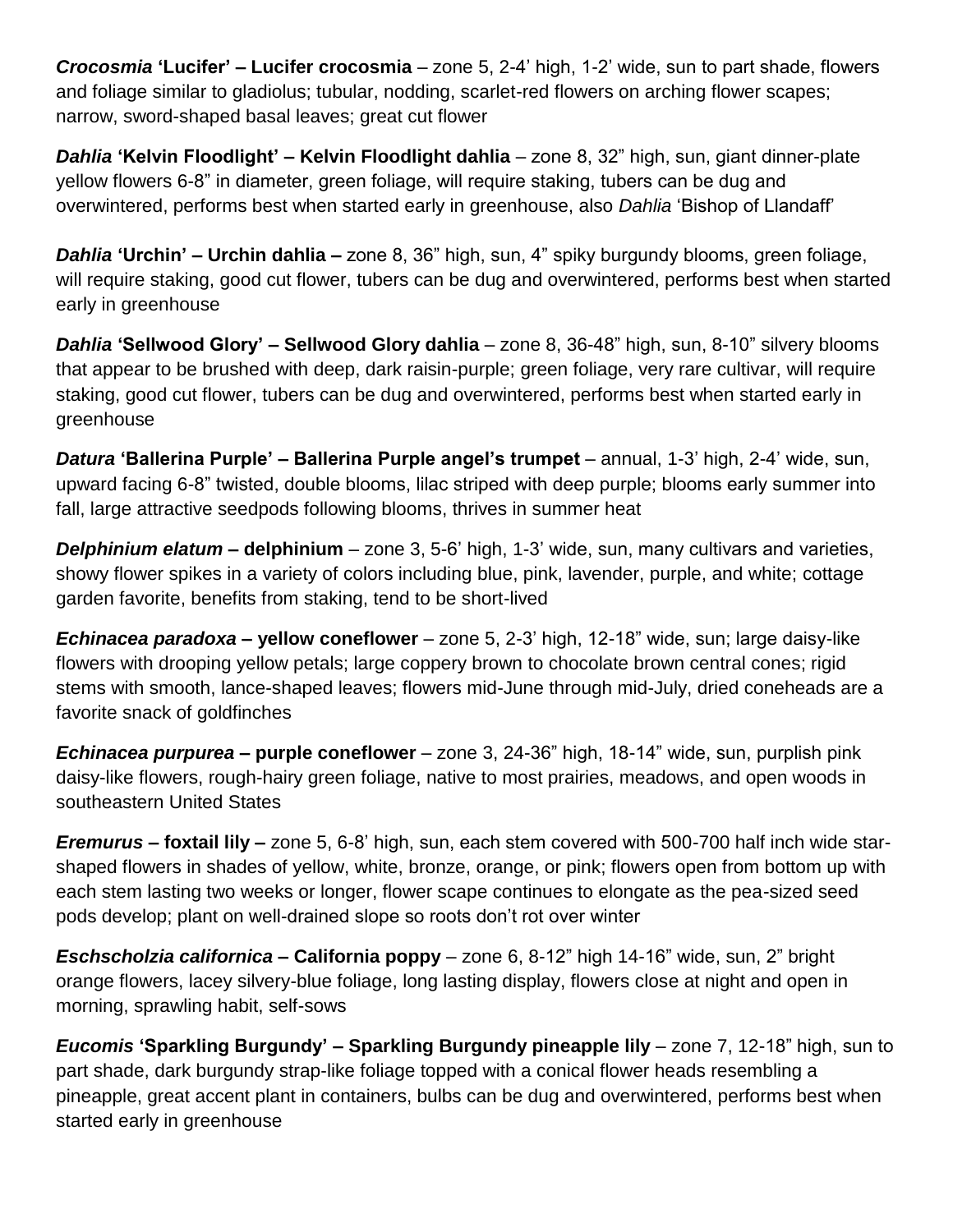*Euphorbia* **'Inneuphe' – Diamond Frost® euphorbia** – annual, 12-18" high and wide, full to part sun, masses of pure white bracts above finely textured, apple green foliage; adds stunning texture and color to containers and borders; self-cleaning, extremely heat tolerant, great in containers

*Euphorbia marginata* **– annual snow on the mountain –** annual, 3' high, sun, flashy green and white foliage contrasts nicely against other summer colors, self-sows

*Fritillaria imperialis* **'Lutea Maxima' – Lutea Maxima crown imperials** – zone 5, 36" high, sun, bulbous, herbaceous perennial; erect stems bearing whorls of narrow pale green leaves; nodding, bell-shaped bright yellow flowers borne in a terminal cluster in early summer; when foliage emerges in spring and when flowers open they release is a skunk-like fragrance

*Glandularia canadensis* **'Shauna Ann' – Shauna Ann verbena** – zone 5, 6-8" high, sun, creeping habit, bright lavender-pink flowers provide season long color, great border plant, tolerates hot dry conditions

*Hibiscus x moscheutos* **'Kopper King' – Kopper King Hardy Hibiscus** – zone 4, 3-4' high and wide, sun, distinctive copper-red maple-like leaves; hollyhock-like light pink flowers with red veining and a bright red eye; provides striking backdrop for other garden plants, dies back to the ground in winter, mulch well the first winter escpecially in zones 4 and 5

*Ipomoea purpurea* **'Heavenly Blue' – Heavenly Blue morning glory** – annual vine, 6-10' high (with support), sun, 4" sky-blue blooms appear after much vegetative growth, does best in summer heat when receives afternoon shade

*Kniphofia uvaria –* **red hot poker** – zone 5, 3-4' high, 2-3' wide, sun, thick flower scapes rise from basil tuft of linear, sword-shaped leaves; emerging flowers are red but mature to yellow, giving each spike a two-toned appearance; drought tolerant, excellent focal point plant, deadheading will prolong blooming period typically lasting from early to late summer

*Lablab purpureus* **'Ruby Moon'** *–* **Ruby Moon hyacinth bean** *–* annual vine, 6-20' high (with support), sun, lavender blooms, dark green foliage tinged with purple, showy dark violet seedpods, tolerates humid heat

*Lagenaria siceraria* **'Big Apple' – apple gourd** – annual vine, 20' high (with support), sun, gourds average 6-7" in size, green flesh speckled with white, great in fall displays or dried and used for crafts

*Lagenaria siceraria* **'Birdhouse' – birdhouse gourd** – vigorous annual vine, 15-35' high (with support), sun, large bulbous gourds with narrow necks (up to 14" tall and 12" wide), provide ample support so gourds do not pull vines down, ideal for birdhouses or other crafts

*Lathyrus odoratus* **'Cupani's Original'***–* **Cupani's Original sweet pea –** annual vine, 6' high (with support), sun, fragrant bicolor blooms in rich shades of purple and deep blue, grows best in cooler temperatures, harvesting flowers will prolong bloom, cottage garden heirloom

*Lavandula angustifolia* **– English lavender** – zone 5, 12-18" high and wide, sun, grey-green clustered foliage with short spikes of violet-blue flowers, aromatic, used for cutting, drying and essential oils, used in herb gardens and as a border plant, cut back to live growth in spring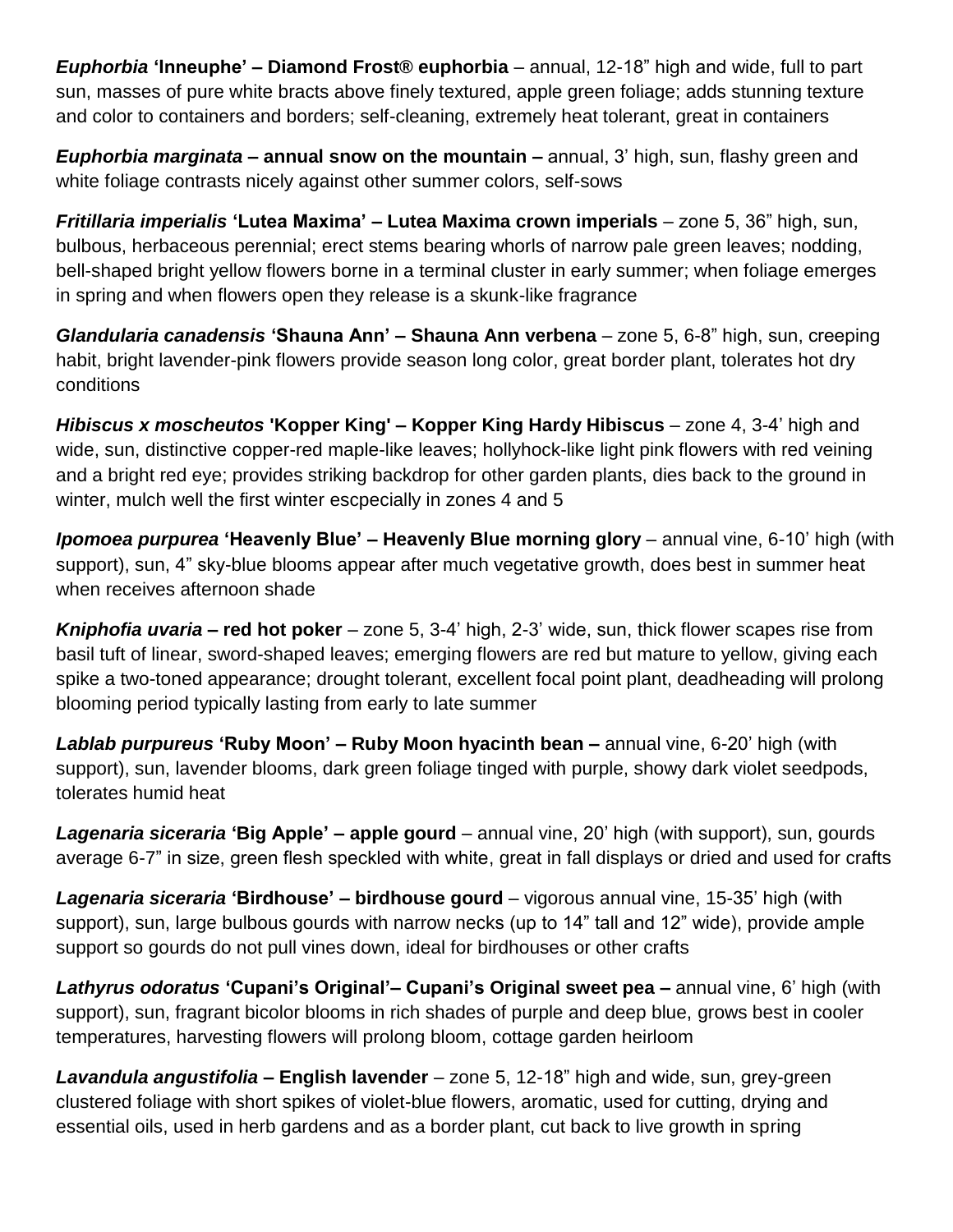*Lilium lancifolium* **– tiger lily** – zone 4, 3-6' high, clusters of orange flowers with purple-brown speckles, stems produce aerial bulbets in leaf axils, fallen bulbets produce new plants, a small clump can easily take over an area if left unchecked

*Lilium* **'Golden Splendor' – Golden Splendor lily** – zone 4, 4-6' high, sun to part shade; trumpet lily; large outward-facing, trumpet-shaped flowers, 6-8" long in varying shades of yellow; blooms in summer, each stem carries 12-20 flowers, great cut flower

*Lilium* **'Forever Susan' – Forever Susan lily** – zone 4, 2-3' tall, sun to part shade, Asiatic lily; upward-facing flowers, deep burgundy highlighted by bright orange accents, blooms mid-June through July

*Lilium* **'Red Dutch' – Red Dutch lily** – zone 4, 3-4' tall, sun to part shade, orienpet lily; huge, fragrant, outward facing, red-orange blooms with lemon-yellow edges; fragrant, blooms mid to late summer

*Lupinus perennis* **– perennial lupine** – zone 4, 1-2' high, sun to part shade, short-lived perennial, many different color combinations; fragrant, pea-like flowers in late spring; palmately divided leaves into 7-11 leaflets, fixes nitrogen into soil

*Lycoris squamigera* **– resurrection lily** – zone 5, 18-24" high, sun to part shade, strap-like grayishgreen leaves in spring, foliage dies back in summer, thick naked flower scapes emerge in late summer; each scape bears 4-7 funnel-shaped rose-pink tinged flowers, fragrant, naturalizes by bulb offsets

*Oxalis triangularis* **– purple shamrock** – zone 7, 12" high, up to 18" wide, sun to shade, rich burgundy trianglular leaves, soft pink flowers, does well in containers, great accent plant

*Paeonia suffruticosa* **– tree peony** – zone 4, 3-4' high and wide, sun to part shade, deciduous woody shrub, large 6-8" flowers, wide range of flower colors including pink, red, purple, yellow, and white; flower forms range from single to semi-double to double, blooms in early spring, cage in fall to protect from winter girdling by animals, prune to live growth in spring

*Papaver somniferum* **– breadseed poppy** – annual, 2-3' high, up to 12" wide, sun, a cottage garden favorite, blue-green foliage carries 3" papery blooms in shades of red, pink, and purple; some blooms are double and some are single, seed pods that follow are very ornamental but also a favorite snack of chipmunks (if saving seed it is advised to cut and dry seedpods indoors), prolific self sower, also *P. somniferum* 'Lauren's Grape' with single, dark grape hued petals

*Passiflora incarnata* **- passion flower** – zone 6, vine, 6-8' high (with support), sun to part shade, fringed flowers have white petals and sepals and a central crown of pinkish-purple filaments; can be grown as annual vine from seed or overwintered indoors, named in the 1600s for its religious significance

*Pennisetum setaceum* **'Fireworks' – Fireworks fountain grass** – annual, 3' high, 2' wide, full to part sun, upright arching habit; blades variegated with stripes of white, green, burgundy, and hot pink; purple tassels appear in summer; great addition to containers or as specimen plant; fall interest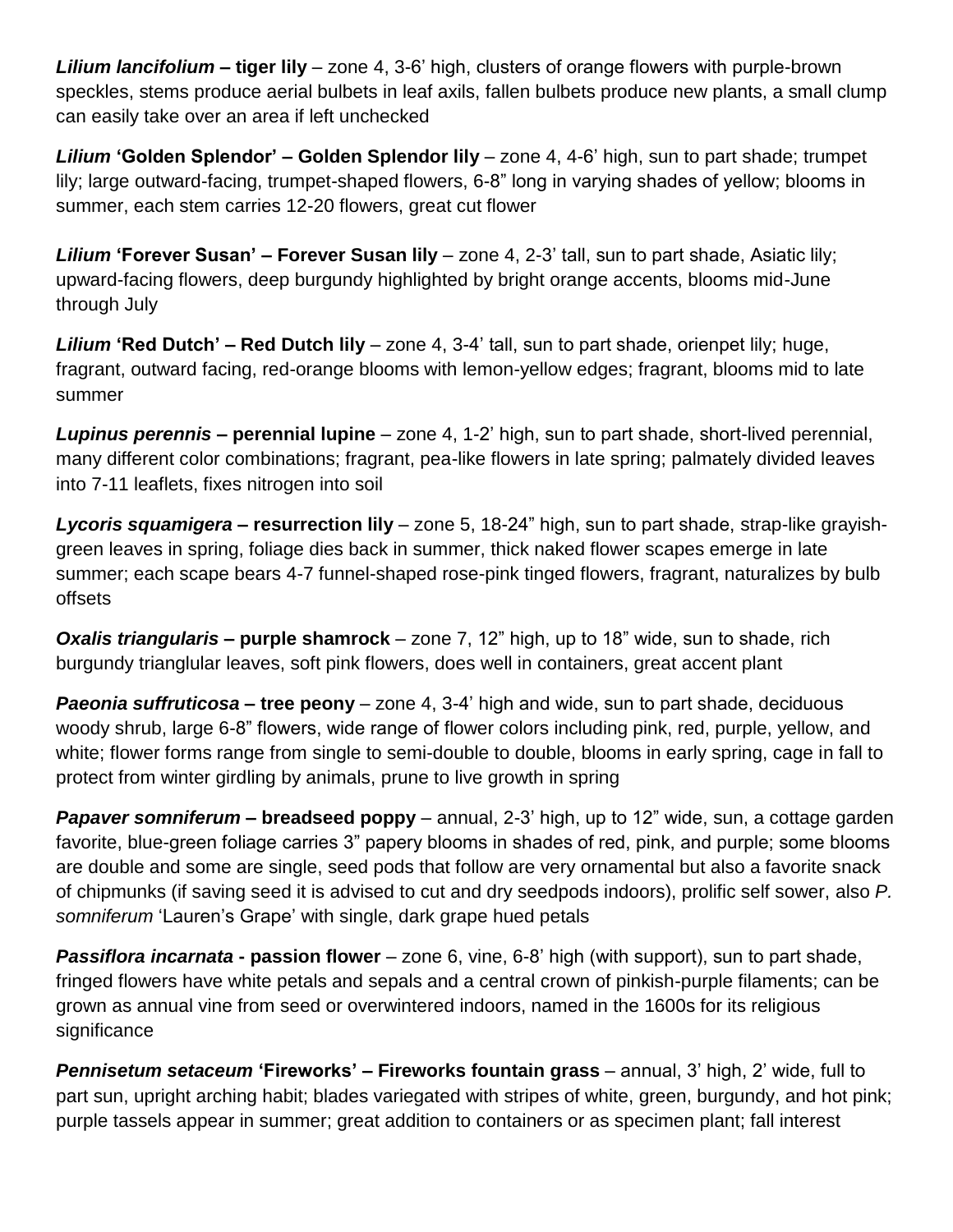*Pennisetum* **'Princess Molly' – Princess Molly fountain grass** – annual, 24-36" high and wide, full to part sun, deep burgundy leaves with a cascading growth habit, non-flowering variety, foliage looks nice all the way until frost, use as single specimen or in containers

*Petunia* **'Opera Supreme Pink Morn' – Opera Supreme Pink Morn petunia** – annual, 10" high, 3' wide, sun; iridescent pink blooms fading to creamy white centers and yellow throat; continuously flowers, bred for hanging baskets but also fills in the garden nicely, self-cleaning

*Phlox paniculata* **'Starfire' – Starfire garden phlox** – zone 3, 31-35" high, 23-29" wide, sun to part shade, cherry-red flowers, bronzy-green leaves, attracts butterflies and hummingbirds, remove faded flowers to encourage repeat blooms, be on the lookout for powdery mildew in late summer

*Polygonatum orientale* **– Kiss-Me-Over-the-Garden-Gate** – annual, 6-7' high, 2-3' wide, sun, another cottage garden favorite, numerous pendulous dark pink catkins, large smooth green leaves, blooms late in season, tends to be a 'Japanese Beetle Magnet', prolific self sower (make sure to thin seedlings or your garden will become a jungle!)

*Pyrus communis* **– common pear** – zone 4, 25-30' high, 15-20' wide, sun, upright branching pyramidal form; glossy dark green leaves which turn shades of red and yellow in fall; aromatic 5 petaled creamy white flowers appear in early spring; pear-shaped fruits ripen from mid-summer to fall

*Ricinus communis* **'Gibsonii' – Gibsonii castor bean** – annual, 6-8' high, sun, a WOW plant, quick growing ornamental with tropical appearance, large red-tinged foliage with bright red blooms and seedpods (CAUTION: seeds and seedpods are poisonous)

*Rosa cvs.* **– David Austin roses-** zone 5, generally 4-5' high, 2-3' wide, sun, collection includes over 200 variety of roses, including climbers, ramblers, old roses, shrub roses, species roses, and modern roses; flower color and form varies by cultivar, generally all cultivars are known for their fragrance and multi-petalled flowers, blooms summer and autumn, benefits from a regular fertilizing program, requires winter protection, prune to live growth in spring

*Rosa* **'AUSmol' – Molineux English shrub rose** – compact habit; double, fragrant, deep yellow flowers

*Rosa* **'AUSlot' – Sophy's Rose English shrub rose** – compact habit; double, fragrant, rosette-shaped flowers starting luminous red and turning strong pink in full sunlight

*Rudbeckia hirta* **'Irish Eyes' – Irish Eyes black eyed Susan** – annual, 2-3' high, sun, flowers tipped in lemon yellow with green center disks, deadheading extends bloom season, heat tolerant, low maintenance, use for cut flowers, great fall interest, may self-seed and/or overwinter

*Rudbeckia hirta* **'Denver Daisy' – Denver Daisy black eyed Susan** – annual, 2-3' high, sun, large 6-8" pure yellow blooms with dark red halo and chocolate brown cone; deadheading extends bloom season, heat tolerant, low maintenance, use for cut flowers, great fall interest, may self-seed and/or overwinter

*Salvia farinacea* **'Victoria Blue' – Victoria Blue salvia** – annual, 1-2' high, sun to part shade, 4-8" racemes of violet-blue flowers; drooping gray-green leaves; compact habit, effective in mass planting, adds much-valued blue tones to the garden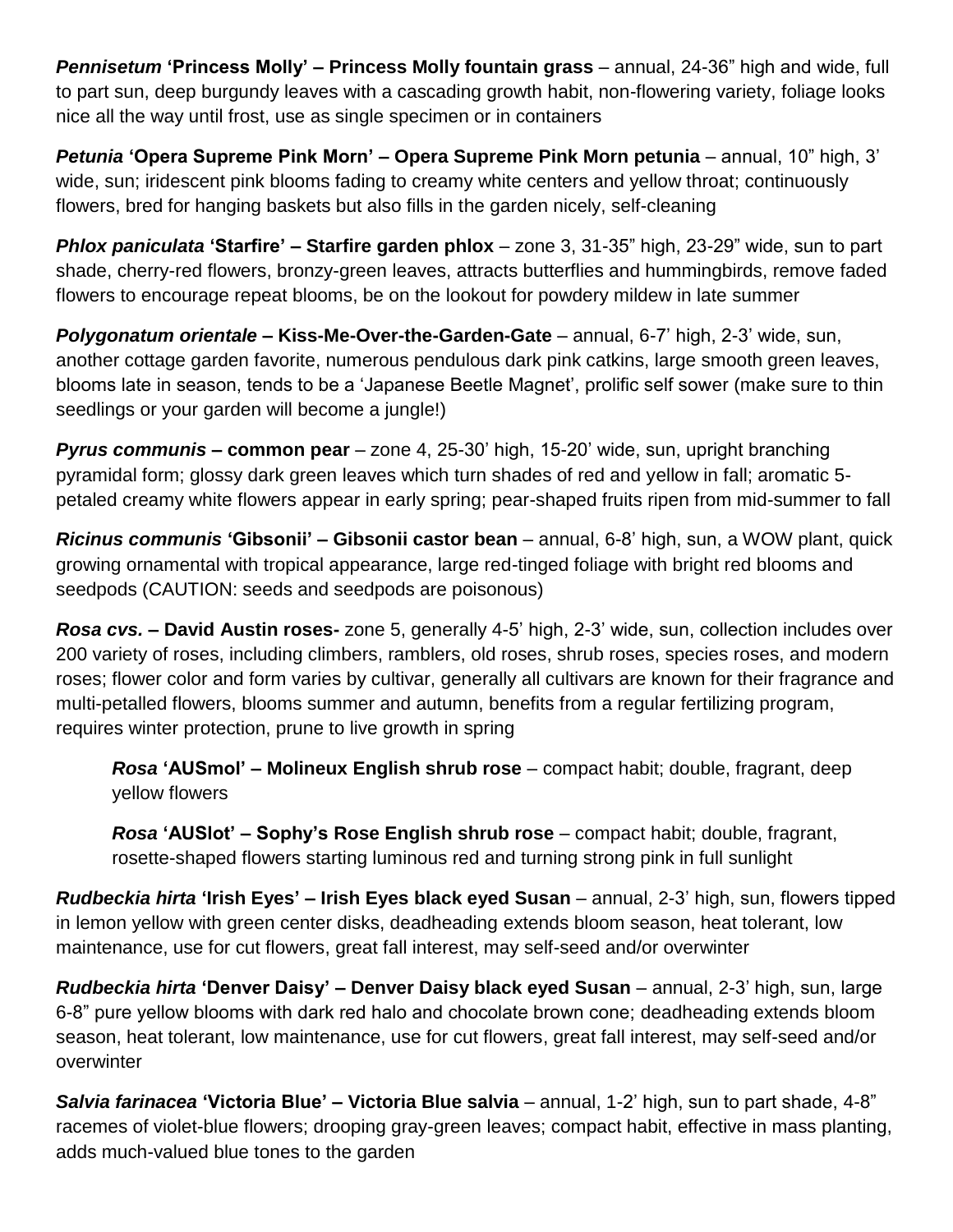*Sempervivum tectorum* **– house leek** – zone 3, 6-12" high and wide, sun, prefers sandy soils, evergreen foliage sometimes tipped in purple; upright flower stalks topped with red-purple flowers appear in summer, after which the blooming rosette dies; spreads by offsets to form colonies

*Solenostemon scutellaroides* **'Redhead' – Redhead coleus** – annual, 18-24" high, sun to shade, maroon-red foliage, upright mounding habit, late to flower so little need to pinch flowers, pinch back stems to encourage compact habit; also 'Henna' with serrated leaves of chartreuse and copper backlit with burgundy undersides; also 'Dipt in Wine' with dark burgundy leaves tipped with bright green at the base

*Solidago speciosa* **– showy goldenrod** – zone 3, 2-3' high and wide, sun; tiny bright yellow flowers in dense clusters atop stiff, narrow-leaved stems; blooms mid to late summer, adds fall interest, attracts bees and butterflies, self-sows

*Tagetes tenuifolia* **'Gem Series' – Gem Series signata marigold** – annual, 8-10" high and wide, sun; hundreds of petite yellow, orange, and maroon flowers cover neat, low mounds of lacy foliage; citrusy scent, long blooming, for beds, borders, and containers

*Tamarix ramosissima '***Summer Glow' – Summer Glow tamarisk** – zone 2, 12' high, 9' wide, sun; fine wispy foliage with plumes of fuzzy rose-pink flowers throughout the summer; loose and open habit, may get leggy, use as textural accent in the garden

**Talinum paniculatum** – **jewels of opar** – annual, 24" high, sun, succulent chartreuse foliage with attractive sprays of pink flowers followed by ruby-orange seedpods, great filler for any border or container, tolerates dry conditions, self-sows

*Thymus serpyllum* **– mother of thyme** – zone 4, 3" high, 12" wide, sun; hairy, prostrate, creeping perennial grown as ornamental groundcover; forms a flat mat of foliage, cut back or divide when gets woody; dense mat of deep pink to purple flowers appear in summer; attractive to bees

*Tropaeolum majus* **– nasturtium** – annual, 12-14" high, sun to part shade; blooms single or double, varying shades of cream, yellow, orange, red, burgundy; blue-green foliage; some varieties trailing; edible flowers and leaves add peppery flavor to salads

*Verbena bonariensis –* **tall verbena –** annual, 4' high, sun, strong stems support clusters of purple flowers, blooms heavily and continusoulsly until late fall frosts, nice airy appearance and season-long color, self-sows

*Zinnia marylandica* **'PAS553645' – Double Zahara Fire zinnia -** annual, 16-20" high and wide, sun, upright mounded habit, red-orange double flowers, disease resistant, heat tolerant season long performance in beds and planters also *Z. marylandica* 'PAS553643' Double Zahara Cherry zinnia (deep magenta flowers)

*Zinnia* **'Zowie! Yellow Flame' – Zowie! Yellow Flame zinnia** – annual, 30-36" high, 24-27" wide, sun, 3-4" semi-double flowers with magenta centers turning to red and petals tipped in yellow to orange, stands up to heat and drought, great cut flower